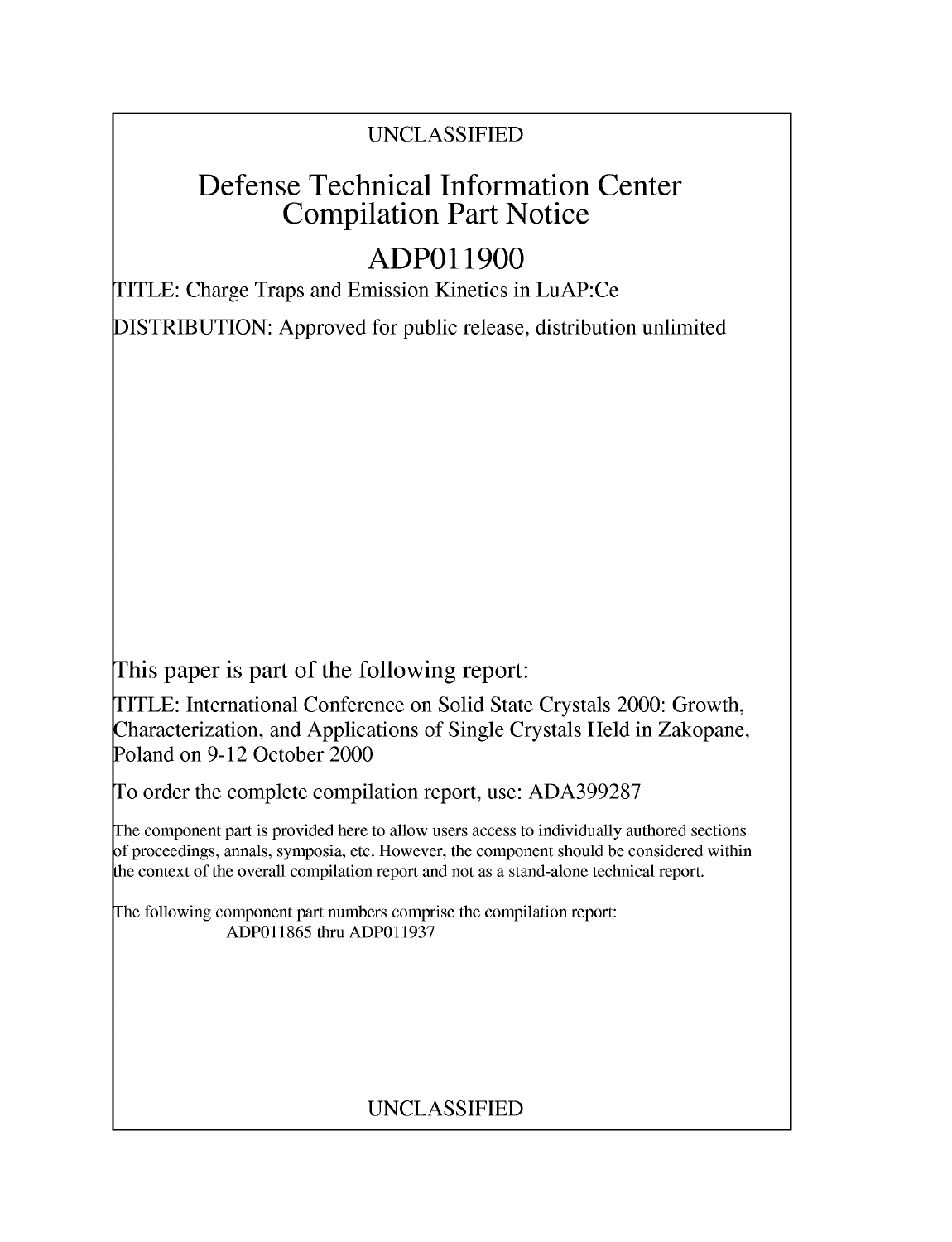### Charge traps and emission kinetics in LuAP:Ce

J. Glodo\* and **A.** J. Wojtowicz

Institute of Physics, N. Copernicus University, Grudziadzka 5/7, PL 87-100 Toruń, Poland

#### ABSTRACT

In this contribution we demonstrate the influence of shallow charge traps on emission kinetics of  $LuAlO<sub>3</sub>:Ce<sup>3+</sup> (LuAP:Ce)$ scintillator. Shallow traps through their interference with the recombination process not only introduce into the emission time profiles long components (afterglow) but also can change the rising and decaying parts of time profiles. The lifetime of excited  $Ce^{3+}$  ion in LuAP crystal is  $\sim 18$  ns, while the excitation at 78 nm leads to the emission described by 21.5 and 1.22 ns decay and rise time constants, respectively. Furthermore, temperature dependence of time profile shapes is observed. The analysis of emission kinetics measured against temperature shows that observed features can be explained in terms of a trap described by the following parameters:  $E = 0.142$  eV and  $s = 6.087 \times 10^{10}$  s<sup>-1</sup>.

Keywords: recombination, traps, emission kinetics, scintillators, phosphors, LuAP:Ce

#### 1. **INTRODUCTION**

In recent studies of a number of scintillating materials it has been shown that scintillation parameters such as efficiency and speed can strongly depend on shallow charge traps <sup>1, 2, 4</sup>. The simple kinetic model based on existence of a number of electron traps and one recombination center  $(Ce<sup>3+</sup>)$  allows for an easy explanation of temperature dependence of these parameters <sup>1</sup> and differences in scintillation properties between very similar materials (YAIO<sub>3</sub>:Ce and LuAIO<sub>3</sub>:Ce)<sup>2</sup>.

In this contribution we will focus on the effects of shallow charge traps on emission kinetics of LuAP:Ce. We will show that temperature dependence of measured time profiles can be explained by a shallow trap interfering with the recombination process.

#### 2. CRYSTALS **AND** EXPERIMENT

The investigated samples of LuAP:Ce were grown by means of the Czochralski technique by Litton Airtron. Although the Ce content in the melt varied from  $0.25$  to  $2.00w\%$ , in the material it is approximately 10 times smaller.

The measurements of time profiles were performed at the SUPERLUMI station of HASYLAB **3.** The sample was excited with the pulsed synchrotron radiation of the 236 nm and 78 nm wavelengths. The resulting Ce<sup>3+</sup> emission was analyzed at the 360 nm wavelength. The instrumental time response of the set-up is below I ns.

#### 3. THEORY

Recently it has been shown that the recombination process of free charge carriers created by high energy excitation can take two different routes  $^{1,2}$ . The first route is the direct one, when the carriers recombine at the Ce<sup>3+</sup> ion 'immediately' (in time shorter than the time resolution of the set-up,  $\lt 1$  ns). In this case the time evolution of  $Ce^{3+}$  emission does not differ from that of directly excited  $Ce^{3+}$  ion. Thus the time profile of emission ideally follows a single exponential decay with the time constant equal to radiative lifetime of excited  $Ce^{3+}$  ion  $- \tau_{Ce}$  (usually due to set-up, there also is detectable rise of a signal described by a time constant  $\tau_n$ ). The second route, so called delayed one, as it has been shown, involves charge traps. In that case, although the emission originates from  $Ce^{3+}$  ions as well, its time evolution follows a different pattern and depends on the mean lifetime of the involved traps  $(\tau_{trap})$ . In the simplest case of one trap the time profile can be described by the following formula:

Intl. Conference on Solid State Crystals 2000: Growth, Characterization, and Applications 216 of Single Crystals, Antoni Rogaski, Krzysztof Adamiec, Pawel Madejczyk, Editors, Proceedings of SPIE Vol. 4412 (2001) © 2001 SPIE • 0277-786X/01/\$15.00

<sup>\*</sup> JG: E-mail: jglodo@phys.uni.torun.pl; **AMW:** E-mail: andywojt@phys.uni.torun.pl; Fax: 48-56-6225397;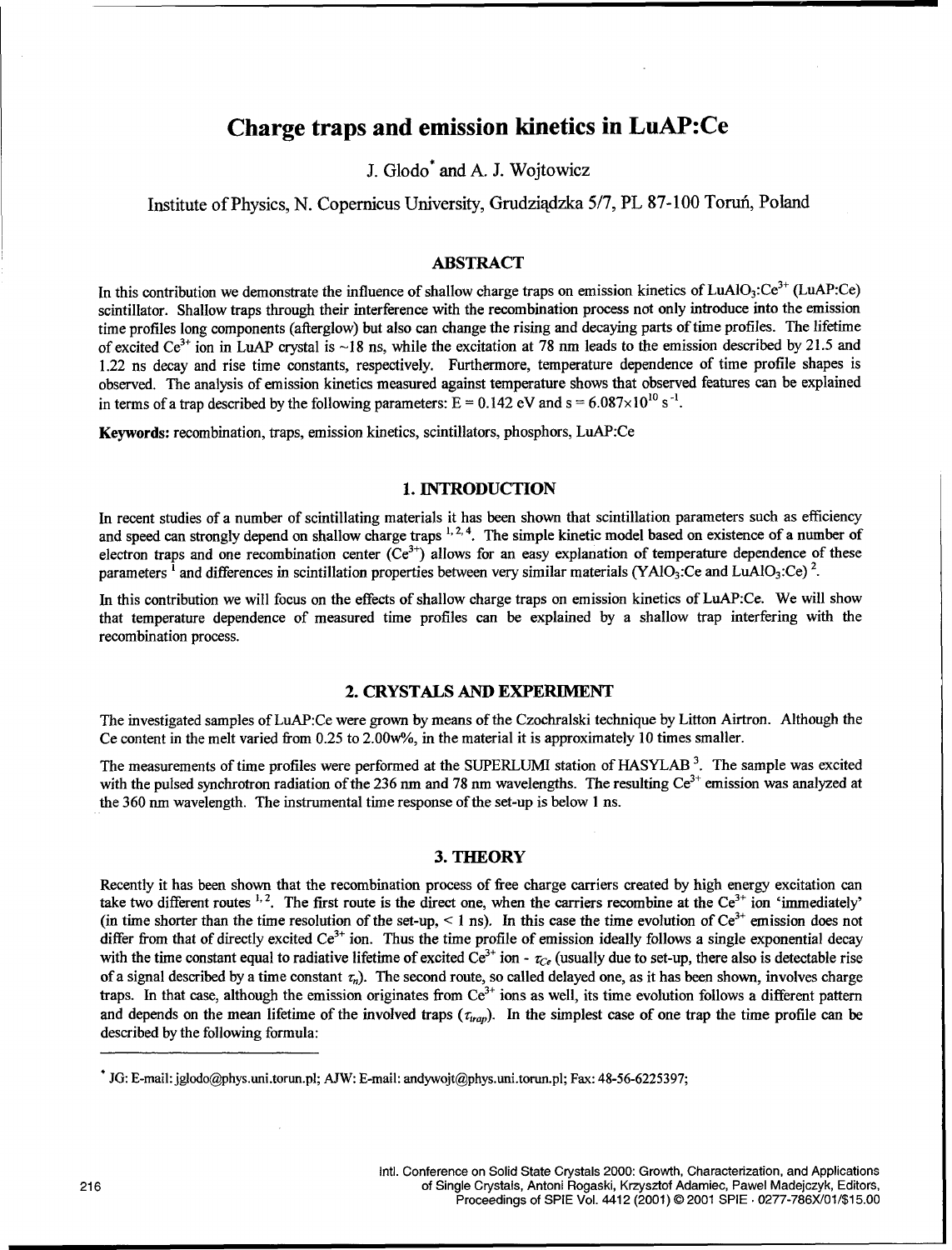$$
I(t) = I_0 \left\{ \frac{a}{\tau_{Ce} - \tau_n} \left[ \exp\left(-\frac{t}{\tau_{Ce}}\right) - \exp\left(-\frac{t}{\tau_n}\right) \right] + \right\}
$$
 (1a)

$$
\frac{b}{\tau_{Ce} - \tau_{trap}} \left[ \exp\left(-\frac{t}{\tau_{Ce}}\right) - \exp\left(-\frac{t}{\tau_{trap}}\right) \right],
$$
 (1b)

where  $\tau_n$  is rise time of direct component  $(\tau_n \ll \tau_{Ce})$ ,  $I_0$  the total measured light, a and b branching coefficients. The first term (la) corresponds to the direct component, whereas the second term (lb) describes the delayed component. The ratio of these two sorts of components is specified by the branching coefficients  $a$  (direct) and  $b$  (delayed).

It is important to note that in equation 1b the rise time will be equal to the shorter of the two time constants ( $\tau_{trap}$ ,  $\tau_{Ce}$ ) while the decay time to the longer one. Since the  $\tau_{trap}$  varies with temperature therefo

$$
\tau_{trap} = \left[ s \exp\left(-\frac{E}{kT}\right) \right]^{-1},\tag{2}
$$

where  $k$  is the Boltzmann constant. This relation shows that by changing the temperature of the sample and studying the consequent variations of the time profile shapes (characterized in terms of decay and rise constants) it is possible to estimate the values of  $E$  and  $s$ . It can be easily seen if the equation  $(2)$  is rewritten in the following form:

$$
\ln(\tau_{trap}) = \frac{E}{k} \frac{1}{T} - \ln(s),\tag{3}
$$

that is equivalent to the linear equation of  $y = \alpha x + \beta$ . Using the equation (3) we can plot  $ln(\tau_{trap})$  vs. T<sup>-1</sup> and easily solve for the energy depth E and frequency factor *s.*



Fig. 1. Time profiles of LuAP:Ce 360 nm emission at Fig. 2. Theoretical time profile calculated from the one-298 K. The experimental points measured under 78 trap model. The dotted and dashed lines represent and 236 nm excitation wavelength are shown by respectively the direct and delayed components. The squares and dots, respectively. Note the differences in solid line shows the sum of total. The delayed the backgrounds and time constants of two profiles. component modifies the profile as observed in The solid lines represent fits to the points. experiment, see Fig. 1.

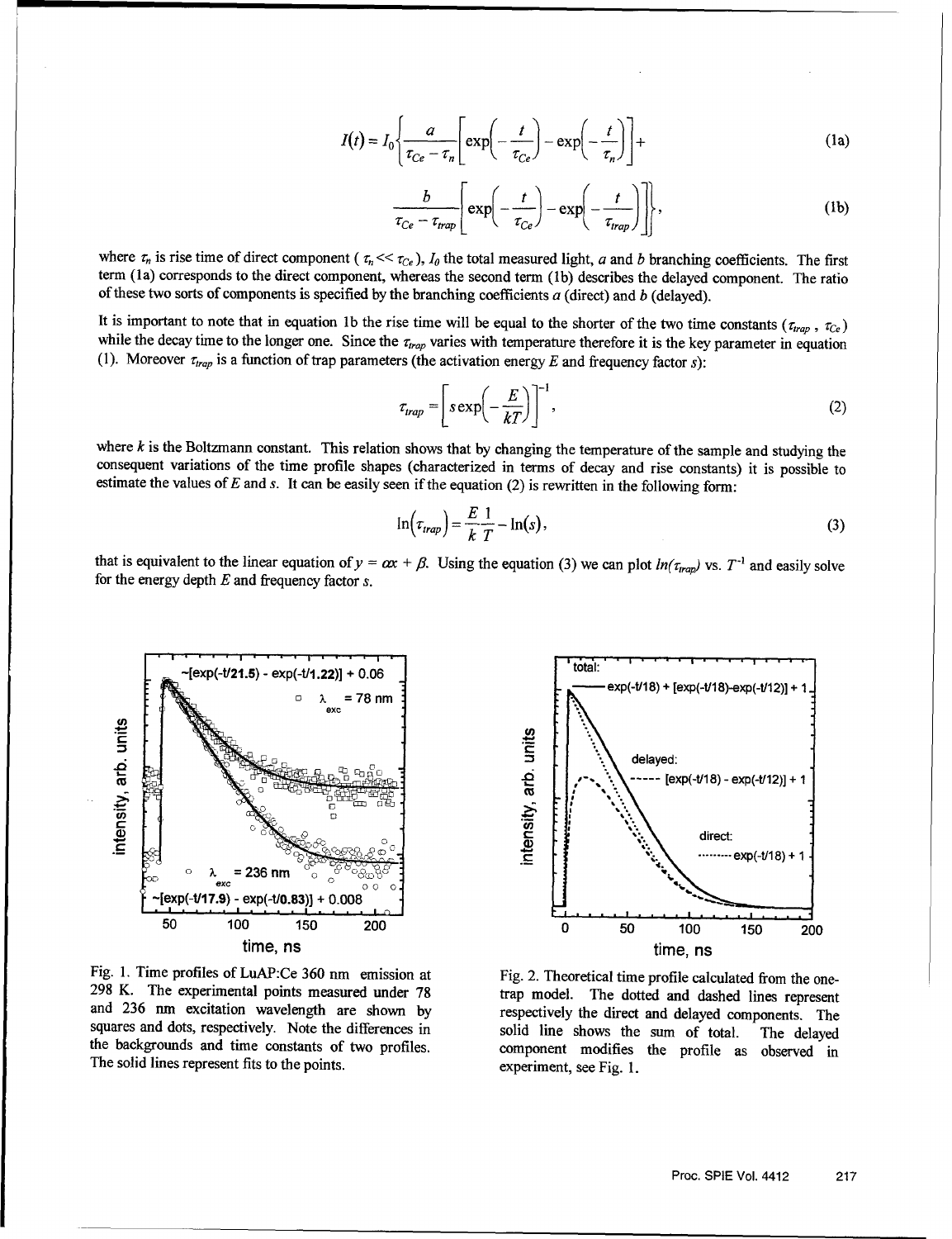#### 4. **RESULTS AND DISCUSSION**

In figure 1 we show two time profiles (TP) measured under 236 nm (dots) and 78 nm (squares) excitation at 298 K. The 236 nm light excites the Ce<sup>3+</sup> ions directly (4*f-5d* transition) whereas the 78 nm light first more likely creates free charge carriers that excite the Ce<sup>3</sup> ÷ ions in the process of recombination (78 um **-** 15.9 eV > 8 eV the band gap of LuAP). As we can see in the figure the difference in the excitation results in different time profile shapes. The most visible change is in the background level which in the case of the 78 nm TP is much higher  $\sim 10$  times). This can be easily explained by the presence in 78 rnm TP of at least one component that decays with the long time constant (much longer than the time scale of the measurement, -200 ns). Such components are usually related to deeper traps (afterglow).

But more peculiar difference is that the decay time constants derived from fits are not the same. (A function used to fit both TPs had the following form:  $-\frac{\sec p(-t/\tau_D)}{2}$  -  $\exp(-t/\tau_D)$ , where  $\tau_D$  and  $\tau_R$  denote the decay and rise time constants respectively.) Emission measured under the 236 nm excitation decays at 17.9 ns time constant, while under the 78 rum excitation at 21.5 ns. There also is a difference in rise time constants, 0.83 ns and 1.22 ns respectively, although in the case of emission under 236 nm excitation this constant has no physical meaning as it is introduced by the experimental set-up. Similar decay and rise time constants have been reported by Dujardin *et al. 5.*

Since the observed emission comes from the same  $Ce^{3+}$  ions the difference of almost 20% in the  $\tau_D$  value is at first hard to understand. Similar discrepancies have already been observed and explained in YAP:Ce<sup>1</sup> or BaF<sub>2</sub>:Ce<sup>4</sup>. The authors showed that such a lengthening of decay time constant in case of high energy excitation **(y)** is due to shallow traps and takes place when the mean lifetime of carriers in traps is on the order of radiative lifetime of an activator (at a given range<br>of temperatures). Such an effect can be easily seen in figure 2 where curves calculated accord plotted. The dotted line represents the direct component (equation (1a),  $\tau_{Ce}$  = 18 ns,  $\tau_n$  = 0.7 ns,  $a$  = 75%), the dashed line the delayed component (equation (1b),  $\tau_{trap} = 12$  ns,  $b = 25\%$ ) and the solid line the total. Presence of the delayed component modifies the shape of the total curve in a way that in the first approximation it reminds a single exponential



Fig. 3. Selected time profiles of LuAP:Ce 360 nm emission under the 78 nm excitation wavelength at different temperatures. Points are experimental data. The solid lines are fits calculated from equation (1) or in the case of 324 **-** 351 K traces equation (lb). The dashed lines represent the delayed component, see equation (1b). Note the changes in the delayed component with temperature.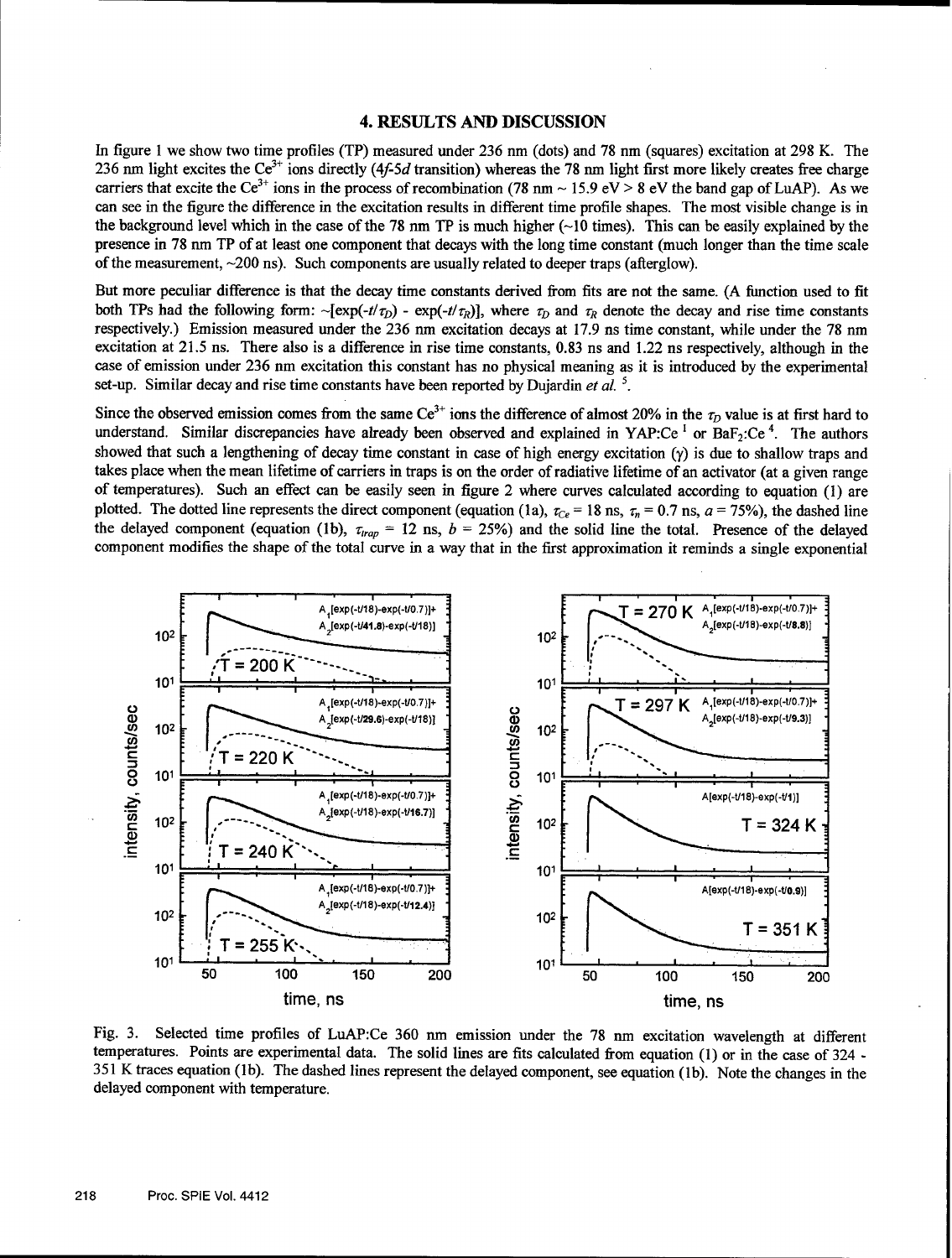

constants derived from fits to the measured time profiles is shown in figure 4 (open dots). under 236 nm (diamonds) and 78 nm (dots) excitation.

temperature, K decay. The time constant of such a decay is not equal to  $\tau_{Ce}$ <sup>400</sup>**<sup>300</sup>**200 but is rather a function of both: -re and *rZrap,* and in this case has the value of  $\sim$  21 ns.

236 nm<br>decay **1.235 If the observed lengthening** is indeed caused by a shallow trap<br>the shape of the measured TPs should change with temperature **\*** rise , as *i-rap* does, see equation (2). In fact, conducted experiments **--18 cC•"-0 0** *-* - -o--- *-1----. .-* show that TP shapes are temperature dependent. Examples of **1 08 10-** obtained traces are shown in figure 3 (points). Lines represent **78** nm :  $\frac{1}{2}$  curves calculated with parameters extracted from fits to experimental points. In case of most traces a fitting function in  $\frac{1}{2}$  experimental points. In case of most traces a fitting function in<br>method 1 C **0** method **1** *S* the form of equation (1) was used (the sum of two components: -20 **-** method 2 direct and delayed). Additionally, as we assumed that the direct component is analogous to the emission of directly 10<sup>-9</sup> excited Ce<sup>3+</sup> ion (at 236 nm) the time constants  $\tau_{C_e}$  and  $\tau_n$  were 1 ns  $\frac{1}{2}$  is the excreance  $\frac{1}{2}$  for  $\frac{1}{2}$  and  $\frac{1}{2}$  and  $\frac{1}{2}$  held fixed at 18 and 0.8 ns, respectively. Thus the only free fit parameters were:  $\tau_{trap}$ , amplitudes  $I_0$ ,  $a$  and  $b$ , and the -22 4 **5** background level. Only for the last three traces (324, 344, 353 K), as the r,,rp approached the value of r, and both components 103/temperature, K<sup>-1</sup> could be easily described as one, the fitting function in the form of equation (lb) was used. Obtained fit results are summarized Fig. 4. Arrhenius type plot of decay and rise time in table 1 (method 1) and a plot of temperature changes of *Zrarp*

The solid line was calculated to parameters obtained The fit results show that at lower temperatures  $\tau_{trap}$  is relatively from a fit (equation (3)) to the points (black dots). long (> 18 ns) and describes the decaying part of the delayed Acquired trap parameters are:  $E = 0.142$  eV and  $s =$  component (in figure 3 shown by dashed lines). As th component (in figure 3 shown by dashed lines). As the  $6.087 \times 10^{10}$  s<sup>-1</sup>. **temperature rises the**  $\tau_{trap}$  **shortens and at 240 K the situation** changes;  $\tau_{trap}$  becomes shorter than 18 ns and from now on describes the rising part of the delayed component. If the

obtained  $\tau_{trap}$  values are put on an Arrhenius type plot, figure 4, it is easy to see that most of the points (open dots) lie along a line or at higher temperatures oscillate around this line. The alignment of these points can be improved if we

Table 1. Parameters derived from fits to emission time profiles of LuAP:Ce measured under 78 nm excitation. A fitting function was in the form of equation (1). Method 1: the  $\tau_{ce}$  and  $\tau_n$  time constants were held fixed at 18 and 0.7 ns, respectively. Method 2: additionally the product  $I_0 \times a$  was assumed constant. Negative values of b parameter indicate that  $\tau_{trap}$  describes decaying part of the time profile instead of rising one, as it appears in equation (1). Note that  $\tau_{trap}$  shortens with the rise of temperature.

|         | method 1 |               |       |               | method 2 |       |               |     | method 1 |               |               |               | method 2 |      |               |
|---------|----------|---------------|-------|---------------|----------|-------|---------------|-----|----------|---------------|---------------|---------------|----------|------|---------------|
| T<br>л. | bg       | a             | b     | $\tau_{trap}$ | bg       | b     | $\tau_{trap}$ | T   | bg       | a             | b             | $\tau_{trap}$ | bg       | b    | $\tau_{trap}$ |
| ĸ       |          | $\frac{0}{0}$ | %     | ns            | ٠        | $\%$  | ns            | K   |          | $\frac{0}{0}$ | $\frac{0}{0}$ | ns            | ٠        | $\%$ | ns            |
| 183     | 50       | 66            | -34   | 43.9          | 55.7     | $-34$ | 28.2          | 270 | 30.6     | 61            | 39            | 8.8           | 31.3     | 43   | 7.6           |
| 200     | 39.5     | 57            | -43   | 41.8          | 38.7     | $-44$ | 43.2          | 282 | 28.4     | 66            | 34            | 8.7           | 29.7     | 40   | 6.3           |
| 220     | 35.0     | 53            | $-47$ | 29.6          | 33.3     | -49   | 32.2          | 291 | 27.0     | 71            | 29            | 7.1           | 28.0     | 36   | 4.9           |
| 240     | 34.3     | 50            | 50    | 16.7          | 34.0     | 48    | 17.1          | 297 | 23.6     | 77            | 23            | 9.3           | 24.9     | 30   | 5.3           |
| 245     | 33.7     | 51            | 49    | 15.4          | 33.5     | 48    | 15.7          | 314 | 26.0     | 58            | 42            | 1.94          | 25.7     | 30   | 2.7           |
| 250     | 33.9     | 54            | 46    | 13.8          | 34.5     | 47    | 13.1          | 324 | 25.1     | $\bf{0}$      | 100           | 1.02          | 24.5     | 28   | 2.4           |
| 255     | 32.1     | 54            | 46    | 12.4          | 32.5     | 47    | 11.8          | 344 | 21.4     | $\bf{0}$      | 100           | 0.89          | 21.3     | 23   | 1.7           |
| 260     | 32.1     | 55            | 45    | 10.6          | 32.4     | 45    | 10.2          | 351 | 19.5     | $\bf{0}$      | 100           | 0.90          | 19.4     | 20   | 1.6           |